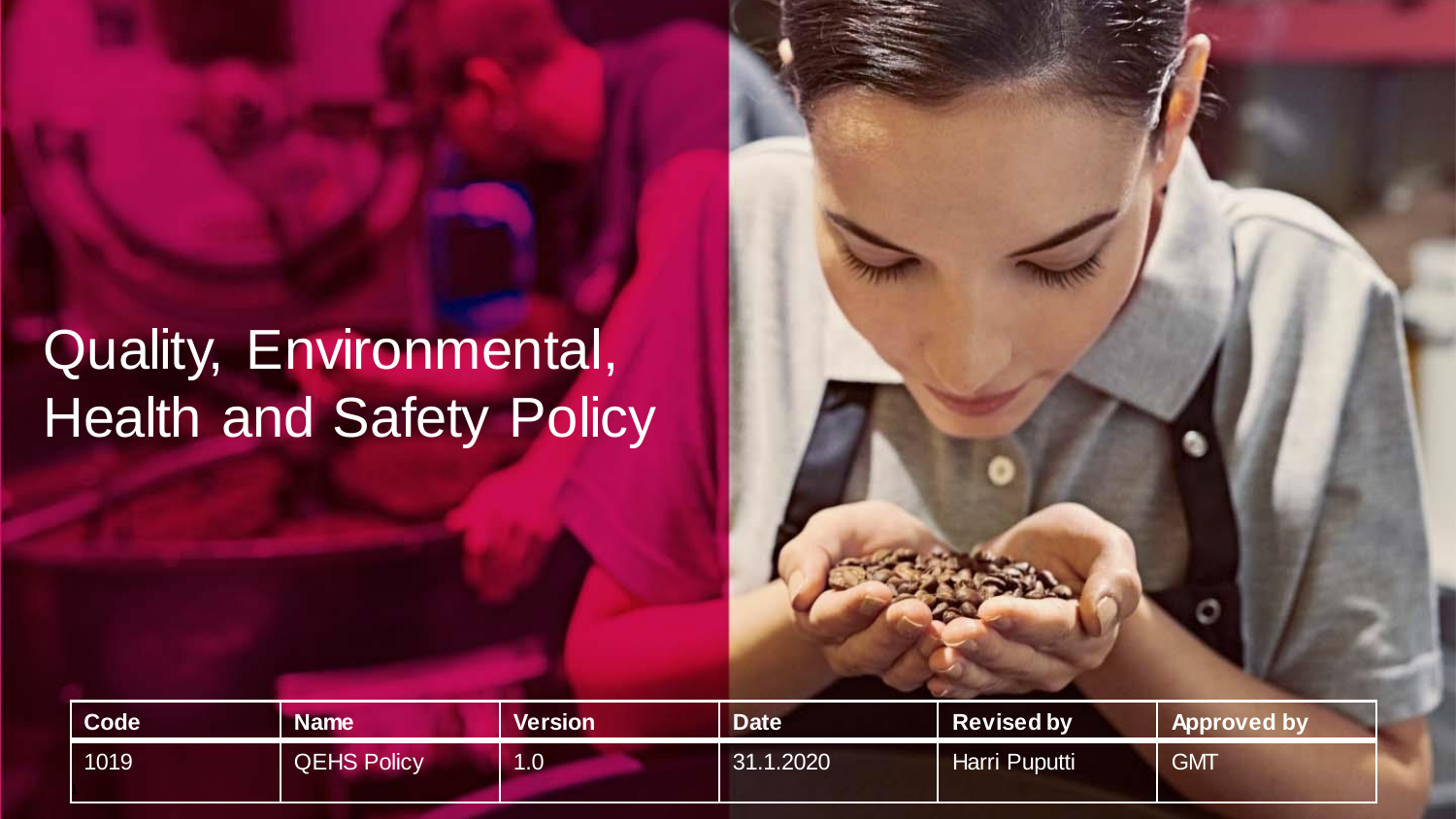**We care – We shine – We grow**<br>
We care for people and our planet<br>
by inspiring people to shine and<br>
businesses to grow in a sustainable way.<br>
PASSION TO IMPROVE<br>
CARE FOR THE PLANET<br>
DESIRED PARTNER<br>
DESIRED PARTNER We care for people and our planet by inspiring people to shine and businesses to grow in a sustainable way.

**S** Lindström

PASSION TO IMPROVE CARE FOR THE PLANET DESIRED PARTNER GETTING STRONGER

**STRATEGIC GOALS**

### **MUST-WINS**

INDUSTRY FORERUNNER EASY-TO-USE FOR OUR CUSTOMERS SUSTAINABLE SOLUTIONS INTEGRATED LINDSTROM

### Vision 2025

N THE REPORT OF DRIVER WITH THE

We are a forerunner in enabling our customers to become more sustainable with easy-to-use textile services, offered with passion and a human touch.

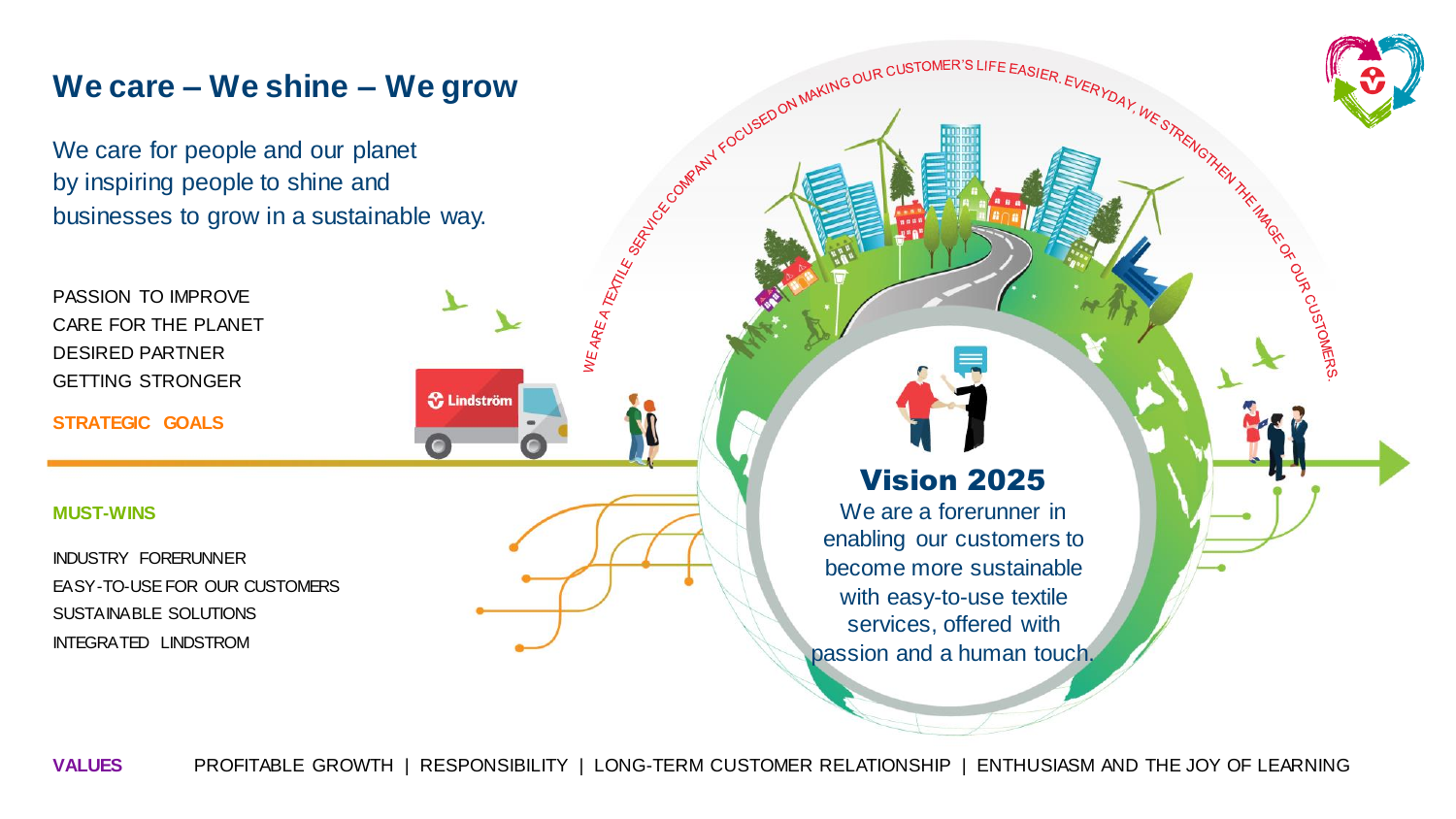## **Our Commitments 1/3**

- We engage and lead partnerships and business ecosystems.
- We promote economical, ecological and social development and respect the human rights of people who are affected by our activities.
- We comply with relevant laws and regulations in all areas of our operations, and act according to the management system standards ISO 9001, ISO 14 001, ISO 45 001 and EN 14 065.
- Our preventive risk management ensures continuity of service, improvement of environmental ´protection and working conditions that promote health and safety.
- We continuously develop our processes, environmental awareness and level of environmental protection.
- We contribute work for circular economy by reducing waste and improving recycling of textiles.
- We empower all our employees to suggest and implement improvements by active ideation, regular safety observations, internal audits and handling of customer feed-backs. The process of continuous improvement is documented and available to all employees.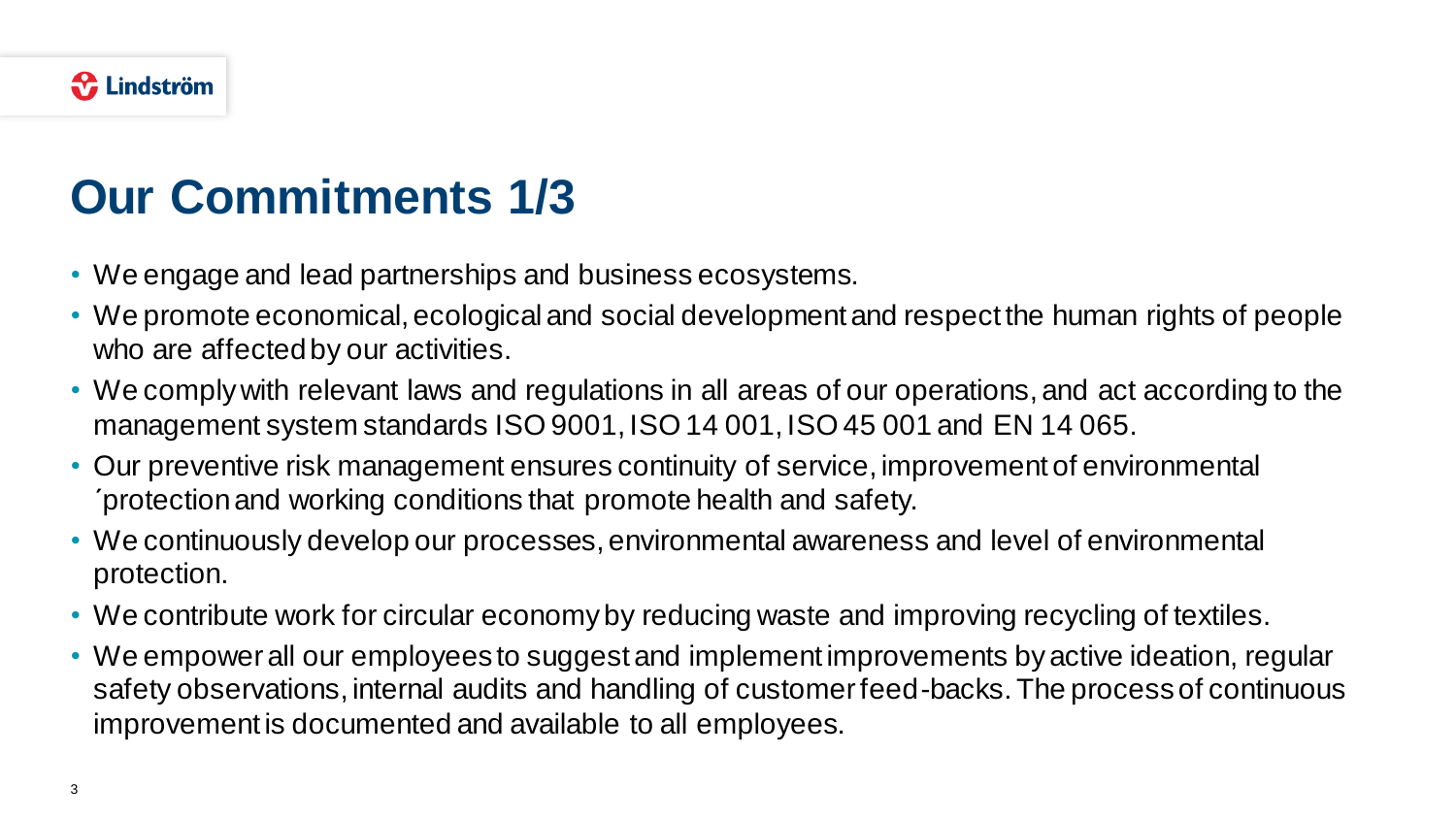### **Our Commitments 2/3**

- We train our personnel to understand the quality, environmental, health and safety impacts of their tasks and to act in responsible way.
- We ensure that our people have a mindset for acting in a responsible way in their everyday tasks by
	- Coaching and leading with heart, in the spirit of We Care culture,
	- Building a company culture based on transparency and trust,
	- Induction and continuous competence development,
	- Offering personal and professional development of our employees through Growth Academy trainings including, trainings for quality, health and safety and environmental issues.
	- Environmental program with continuous improvement through yearly target setting and monitoring for minimizing negative environmental impacts.
- We share information on sustainability goals and achievements transparently
- We require our own people and our partners to act according to the Lindström Code of Conduct.